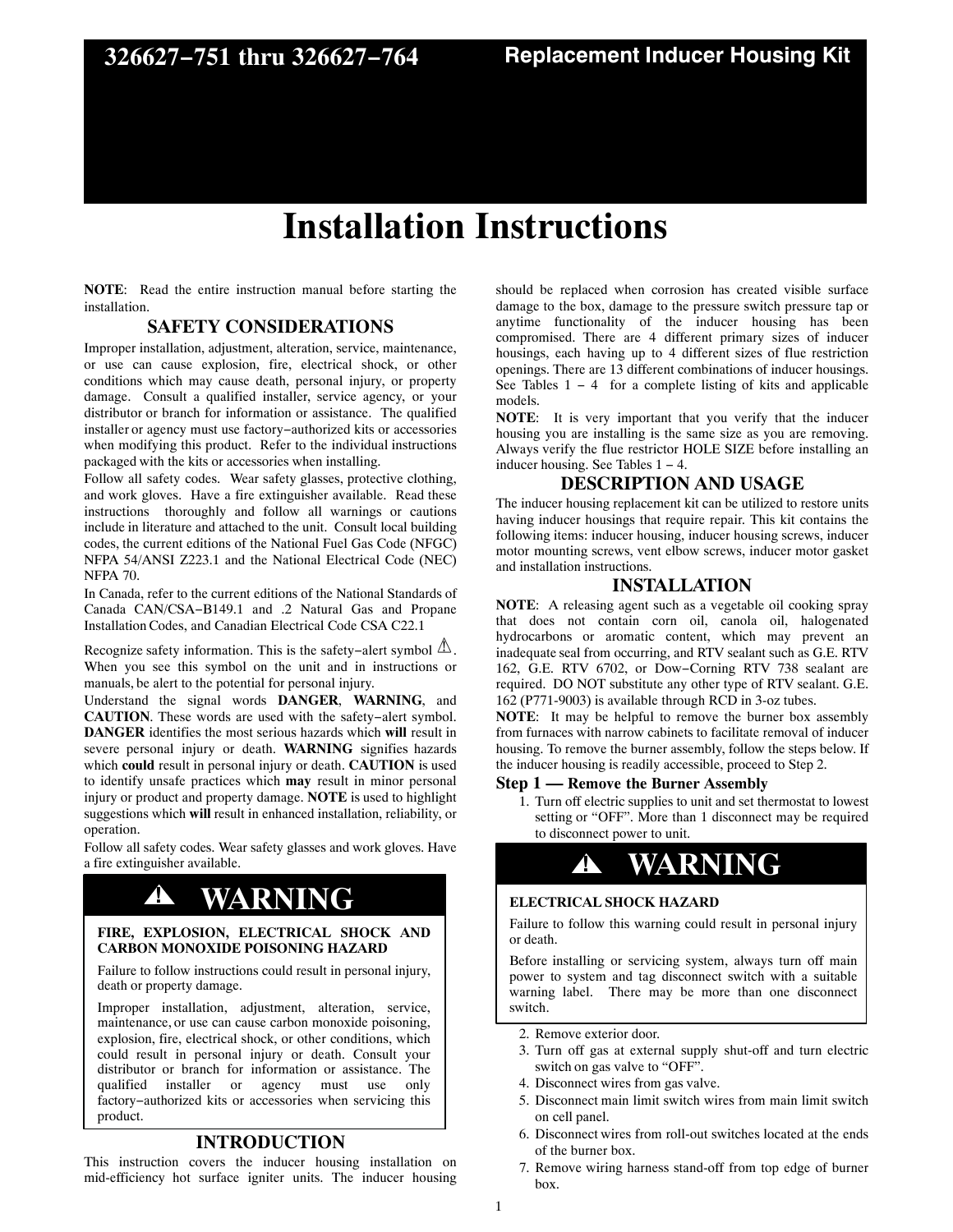- 8. Disconnect HSI harness from HSI.
- 9. Disconnect flame sensor wire from flame sensor.
- 10. Disconnect gas line at external union or pipe connection.
- 11. Remove the green/yellow ground wire attached to the manifold mounting tab, re-install screw.
- 12. Support the burner assembly while removing the 4 screws that attach the burner assembly to the cell panel.

**NOTE**: The hot surface igniter is extremely fragile. Failure to support the burner assembly could result in damage to the hot surface ignition.

13. Remove the burner assembly and set aside to prevent damage.

#### **Step 2 — Remove the Inducer Housing**

- 1. Turn off electric supplies to unit and set thermostat to lowest setting or "OFF". More than 1 disconnect may be required to disconnect power to unit.
- 2. Remove exterior door by loosening thumbscrew and pulling door forward.
- 3. Turn off gas at external supply shut-off and turn electric switch on gas valve to "OFF". On models with a gas control knob, turn knob to "OFF".

# **! CAUTION**

## **PERSONAL INJURY HAZARD**

Failure to follow this caution may result in personal injury.

Vent connector may be hot to the touch or have sharp edges. Gloves should be worn when handling sheet metal parts.

4. Disconnect and remove vent connector from vent elbow. **NOTE**: Support vent connector with temporary metal strap to prevent damage to vent connector or vent connector elbows.

- 5. Disconnect draft safeguard switch leads from draft safeguard switch on vent elbow.
	- 6. Remove vent elbow from inducer housing.
- 7. Unplug inducer motor wires from wiring harness.
- 8. Disconnect pressure switch tube from inducer housing.
- 9. Remove pressure switch bracket from furnace casing. It is not necessary to disconnect pressure switch wires.
- 10. Remove screws from top corners of furnace casing (upflow furnaces only).

**NOTE**: Verify the orientation of the motor wiring harness and inducer cooling shield before removing inducer motor assembly. Inducer motor assembly must be re-installed in same orientation for proper furnace operation.

11. Remove 3 screws securing inducer assembly (motor, wheel, and mount) to inducer housing and remove inducer motor assembly. Note where inducer motor ground lead is connected.

# **! CAUTION**

### **PERSONAL INJURY HAZARD**

Failure to follow this caution may result in unit damage.

Failure to support the inducer assembly during removal may damage the inducer wheel.

- 12. Remove screws securing inducer housing to front of cell panel.
- 13. Use putty knife or automotive-type gasket scraper to carefully pry up on inducer housing assembly where it meets cell panel. Start at the bottom corner and work knife

or scraper along inducer housing to break silicone seal. Continue to pry around inducer housing until inducer housing can be removed.

14. Clean any remaining silicone residue from cell panel with a wire brush, scraper or fine steel wool.

#### **Step 3 — Installation of Inducer Housing**

**NOTE**: A releasing agent such as a vegetable oil cooking spray that does not contain corn oil, canola oil, halogenated hydrocarbons or aromatic content, which may prevent an inadequate seal from occurring, and RTV sealant such as G.E. RTV 162, G.E. RTV 6702, or Dow−Corning RTV 738 sealant are required. DO NOT substitute any other type of RTV sealant. G.E. 162 (P771-9003) is available through RCD in 3-oz tubes.

- 1. Spray face surface of cell panel with a releasing agent.
- 2. Apply 3/16-in. to 1/4-in. bead of high temperature silicone around the back outside edge of inducer housing. On 2 cell models: Measure in 4 inches and apply a vertical bead down the back of the inducer housing (See Fig. 1).

**NOTE**: Do not allow RTV to flow into pressure switch port. Pressure switch will not operated with port obstructed.

- 3. Realign inducer housing assembly against cell panel and install all screws.
- 4. Verify old inducer motor gasket is removed from inducer assembly and inducer housing.
- 5. Place new inducer motor gasket provided in kit around flange on inducer housing (See Fig. 2).

**NOTE**: A new inducer assembly gasket is provided in the inducer housing kit.

- 6. Align inducer assembly and attach to inducer housing. Verify inducer motor is oriented correctly and ground wire is reinstalled in original location.
- 7. Spin black plastic cooling fan on inducer motor to be certain there is no interference inside of inducer housing. If interference occurs, wheel must be readjusted.
- 8. Re-install screws in top corners of furnace casing.
- 9. Reinstall pressure switch bracket.

**NOTE**: Verify pressure switch port on inducer housing plate is not obstructed by inserting a small wire or drill bit into the port. If wire has RTV on it when it is removed, it may be necessary to remove inducer housing, clean pressure switch port area and re-attach inducer housing as explained above.

- 10. Connect pressure switch tubing to inducer housing fitting.
- 11. Re-install vent elbow to inducer housing.
- 12. Re-attach vent connector to vent elbow.
- 13. Re-connect inducer motor leads to inducer motor and draft safeguard leads to draft safeguard switch.

### **Step 4 — Installation of Burner Assembly**

**NOTE**: If burner assembly was not removed, proceed to Step 6.

**NOTE**: The hot surface igniter is **extremely** fragile. Failure to support the burner assembly could result in damage to the hot surface ignition.

- 1. Align burner box with mounting holes in cell panel and re-install the 4 mounting screws.
- 2. Remove the screw from the manifold mounting tab and re-attach the green/yellow ground wire attached to the manifold.

**NOTE**: Failure to properly ground burner assembly will result in loss of flame sensing signal.

- 3. Connect flame sensor wire from flame sensor.
- 4. Connect HSI harness to HSI.
- 5. Connect leads to main limit on cell panel.
- 6. Connect leads to rollout switches on burner box.
- 7. Attach wiring harness standoff(s) to top edge of burner box.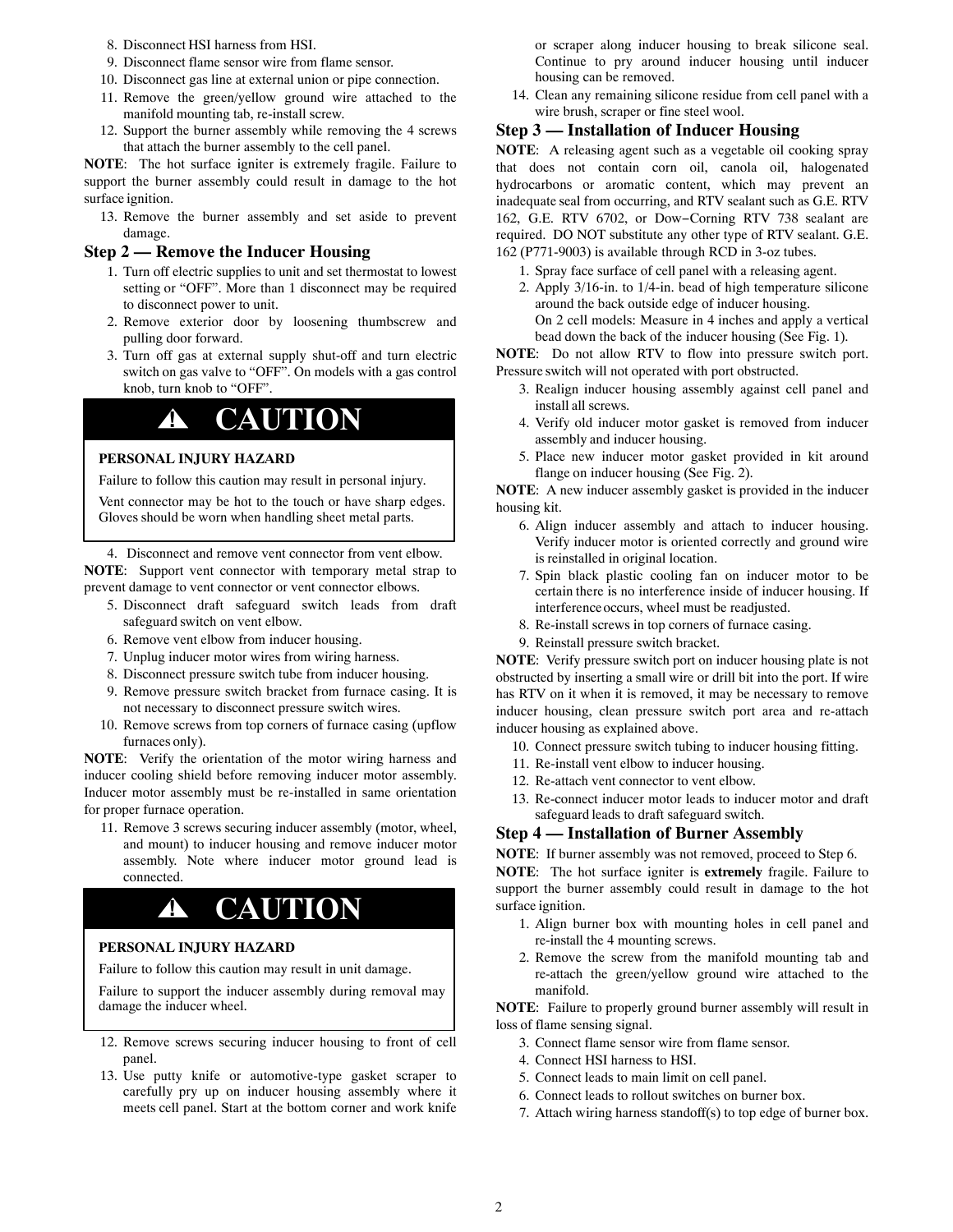# **! WARNING**

### **ELECTRICAL OPERATION HAZARD**

Failure to follow this warning could result in personal injury or death.

Failure to attach wiring harness standoff(s) may result in damage to the safety circuit wiring.

- 8. Connect leads to gas valve. Refer to wiring diagram for correct orientation.
- 9. Connect gas line at external union or pipe connection.
- 10. Turn on gas at gas supply shut-off and gas control (knob or switch).
- 11. Leak test gas connections with soap and water solution or electronic leak detection equipment suitable for use with natural and propane gases.

# **! WARNING**

#### **FIRE OR EXPLOSION HAZARD**

Failure to follow this warning could result in personal injury, death, and/or property damage.

Never purge a gas line into a combustion chamber. Never test for gas leaks with an open flame. Use a commercially available soap solution made specifically for the detection of leaks to check all connections. A fire or explosion may result causing property damage, personal injury or loss of life.

12. Turn on line voltage electrical supply.

**NOTE**: Blower will run for 90 sec if thermostat is set to call for heat when 120-v power is restored. A status code 12 will flash after 90 sec. To clear the status code, turn off power, turn thermostat "OFF" or down below room setting. Turn power back on. Set thermostat to desired temperature.

#### **Step 5 — System Check-Out**

1. Set thermostat to "OFF". Initiate component test through circuit board by referring to **"Component Test"** on status code label on blower access door for complete test sequence information.

- 2. 2. If any status codes are flashed, refer to status code label on unit blower door.
- 3. Set thermostat to call for heat.
- 4. Allow unit to initiate a complete call for heat cycle.
- 5. Check for air leakage around inducer housing. A whistling noise may indicate air leak in inducer housing seal.

**NOTE**: If there is a severe air leak in the inducer housing seal, pressure switch may not close or will re-open, resulting in no ignition or erratic burner operation.

**NOTE**: Corrosion at the inducer housing may have been caused by one or more of the following conditions. As part of the system check-out, verify that the following conditions are not affecting the operation of the furnace:

- **Short Cycling-Defective thermostat**: Incorrect thermostat anticipator setting, dirty filter or over-sized furnace.
- **Under firing/low BTU input:** Set manifold pressure and verify firing rate as shown on rating plate by clocking the gas meter.
- **Low temperature rise:** Set unit for correct temperature rise range as shown on unit rating plate.
- **Contaminated combustion air:** Remove contaminates or provide ample fresh air for combustion.
- **Excessive amounts of outside ventilation air:** Return air temperature cannot be below 60 degrees F for extended periods of time.
- **Incorrect venting:** Verify proper venting per local code. Type B vent connector is required for 2 stage units and may be required for other applications.

For additional information, and a complete sequence of furnace operation, refer to furnace Installation, Start-Up and Operating Instructions.

- 6. After System Check-out is complete, set thermostat below room temperature.
- 7. Verify that burner shuts down and blower completes selected off delay furnace time.
- 8. Verify furnace operates properly and set thermostat to desired room temperature.
- 9. Re-install outer door.



**Fig. 1 − Inducer Housing**

A10238